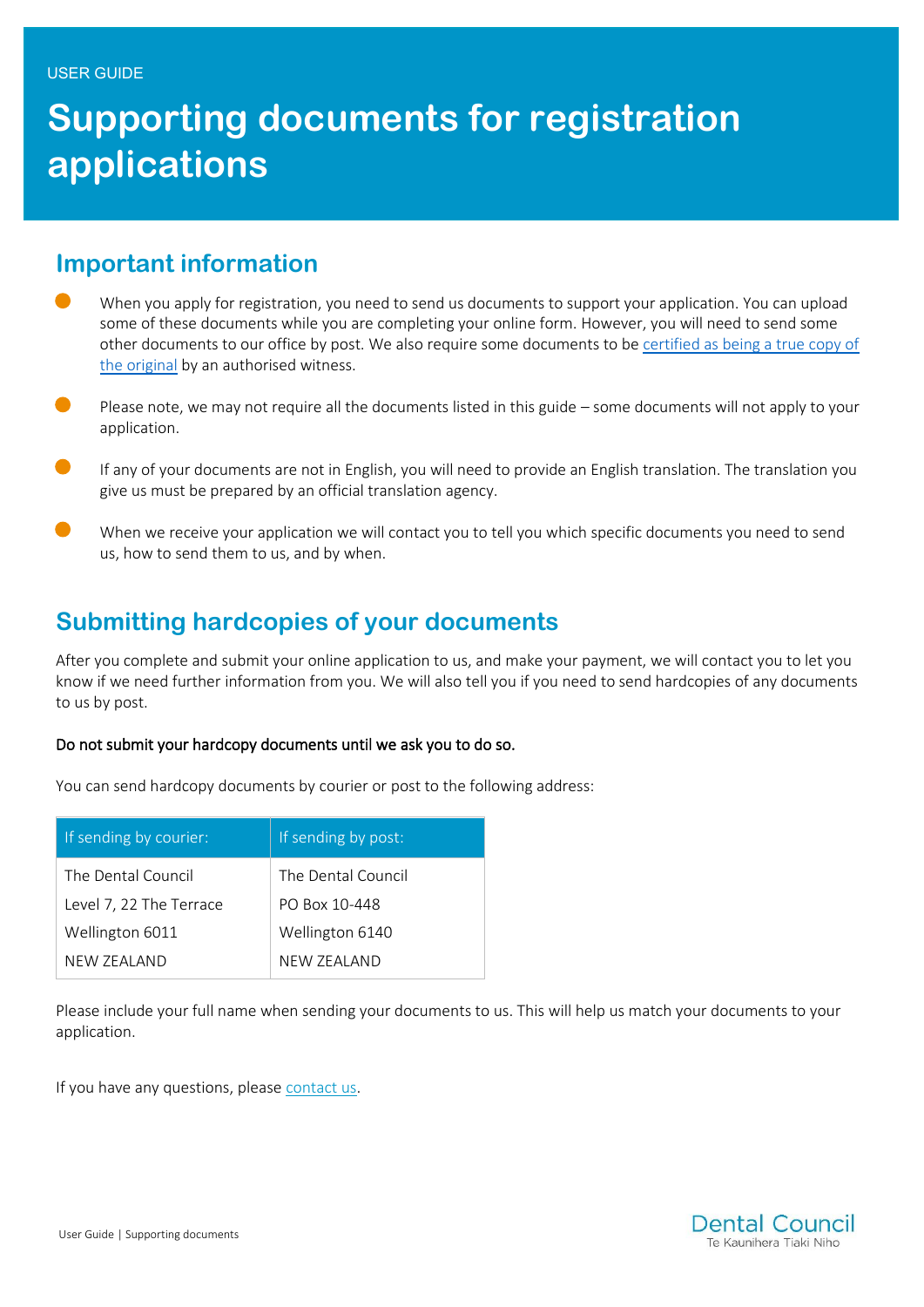#### **Identification – please note, all identification must be certified by the same authorised witness**

| Document                                                                                                                                                                                                                            | Uploaded<br>online | Certified by<br>an<br>authorised<br>witness | Physical<br>document<br>required | Your<br>checklist |
|-------------------------------------------------------------------------------------------------------------------------------------------------------------------------------------------------------------------------------------|--------------------|---------------------------------------------|----------------------------------|-------------------|
| Passport sized photograph<br>Full colour (not black and white), and less than three months old.                                                                                                                                     |                    |                                             |                                  |                   |
| The identification pages of your passport, including the page which contains your<br>signature<br>Alternatively, you may provide a copy of your New Zealand Driver's License, including the side<br>containing the expiration date. |                    |                                             |                                  |                   |
| Documentation which shows the changes to your name<br>Such as your marriage certificate, deed poll documentation, name change certificate.                                                                                          |                    |                                             |                                  |                   |

#### **Qualification**

| Document                                                                                                                                                                                                                                                                                                                                                                                                                                                                                               | Uploaded<br>online | Certified by<br>an<br>authorised<br>witness | Physical<br>document<br>required | Your<br>checklist |
|--------------------------------------------------------------------------------------------------------------------------------------------------------------------------------------------------------------------------------------------------------------------------------------------------------------------------------------------------------------------------------------------------------------------------------------------------------------------------------------------------------|--------------------|---------------------------------------------|----------------------------------|-------------------|
| The qualification certificate/s upon which you are basing your application                                                                                                                                                                                                                                                                                                                                                                                                                             |                    | ✓                                           | ✓                                |                   |
| Your internship completion certificate, where applicable                                                                                                                                                                                                                                                                                                                                                                                                                                               |                    | √                                           | ✓                                |                   |
| Your academic transcript/statement of results for the qualification upon which you<br>are basing your application                                                                                                                                                                                                                                                                                                                                                                                      |                    |                                             |                                  |                   |
| Course information relating to the qualification upon which you are basing your<br>application<br>This must include at the minimum the full curriculum, details of the minimum duration of<br>training, details on the nature and volume of clinical training undertaken (e.g. timetables,<br>clinical logbooks where available), and details of the modes of assessment. These must be<br>current at the time of you being awarded the qualification.                                                 |                    |                                             |                                  |                   |
| Course information relating to the dental specialist qualification upon which you are<br>basing your application<br>This must include the full curriculum, entry criteria, where training took place, supervision of<br>training, duration of training, details on the nature and volume of clinical training undertaken<br>(e.g. timetables, clinical logbooks where available), and details of the modes of assessment.<br>These must be current at the time of you being awarded the qualification. |                    |                                             |                                  |                   |

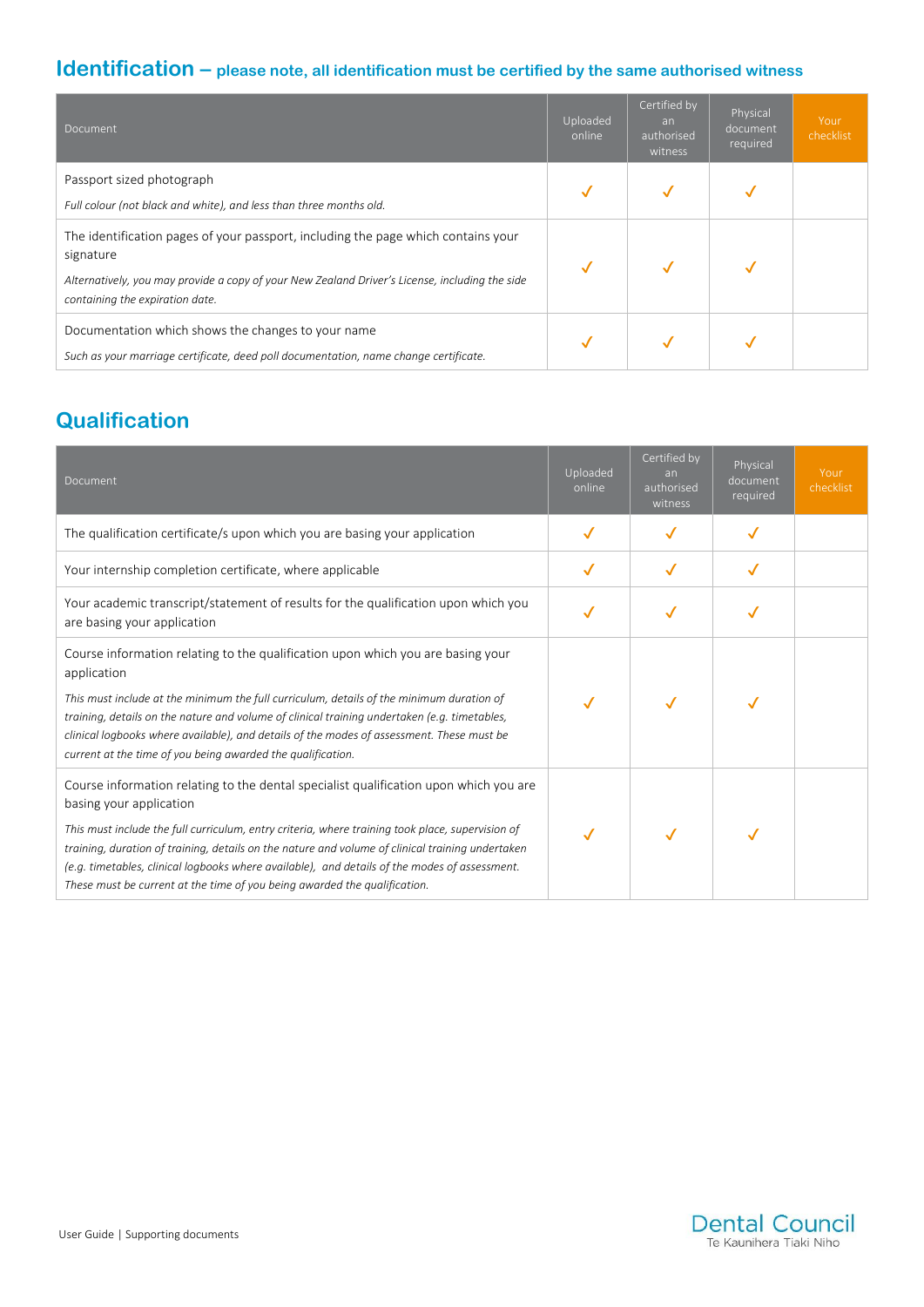# **Health information**

| Document                                                                                                                                                                                            | Uploaded<br>online | Certified by<br>an<br>authorised<br>witness | Physical<br>document<br>required | Your<br>checklist |
|-----------------------------------------------------------------------------------------------------------------------------------------------------------------------------------------------------|--------------------|---------------------------------------------|----------------------------------|-------------------|
| Laboratory Report<br>Hepatitis B surface antigen, Hepatitis B surface antibodies, Hepatitis C antibody, and HIV<br>antigen and antibody. The Council's TMVI practice standard can be accessed here. |                    |                                             |                                  |                   |

#### **Fitness to practice**

| Document                                                                                                                                                                                                                                                             | Uploaded<br>online | Certified by<br>an<br>authorised<br>witness | Physical<br>document<br>required | Your<br>checklist |
|----------------------------------------------------------------------------------------------------------------------------------------------------------------------------------------------------------------------------------------------------------------------|--------------------|---------------------------------------------|----------------------------------|-------------------|
| Medical Report relating to mental or physical conditions affecting your fitness to<br>practice<br>This should include details of illness, duration of treatment, name and contact details of<br>treating practitioner, involvement of teaching institution/employer. |                    |                                             |                                  |                   |
| Information regarding investigations by an employer, a registration or professional<br>body or educational institution<br>Such as the reason for the investigation, action taken, and whether all requirements were met.                                             |                    |                                             |                                  |                   |
| Information regarding any conditions which have been placed on your registration<br>Such as the reason for the conditions being placed, and whether all requirements were met to<br>have the conditions removed.                                                     |                    |                                             |                                  |                   |
| Information regarding any criminal convictions<br>Such as a police record, summary of facts, sentencing notes.                                                                                                                                                       |                    |                                             |                                  |                   |
| Information regarding competence enquiries<br>Such as the reason for the enquiries, action taken, and whether all requirements were met.                                                                                                                             |                    |                                             |                                  |                   |

# **Examination**

| Document                                                                     | Uploaded<br>online | Certified by<br>an<br>authorised<br>witness | Physical<br>document<br>required | Your<br>checklist |
|------------------------------------------------------------------------------|--------------------|---------------------------------------------|----------------------------------|-------------------|
| Examination results                                                          |                    |                                             |                                  |                   |
| Including any successful or failed examinations in New Zealand and overseas. |                    |                                             |                                  |                   |

## **English requirements**

| Document                                                                   | Uploaded<br>online | Certified by<br>an<br>authorised<br>witness | Physical<br>document<br>required | Submitted<br>by an<br>outside<br>source | Your<br>checklist |
|----------------------------------------------------------------------------|--------------------|---------------------------------------------|----------------------------------|-----------------------------------------|-------------------|
| English test results which are less than two years old                     |                    |                                             |                                  |                                         |                   |
| Please refer to the Council's English language policy for further details. |                    |                                             |                                  |                                         |                   |

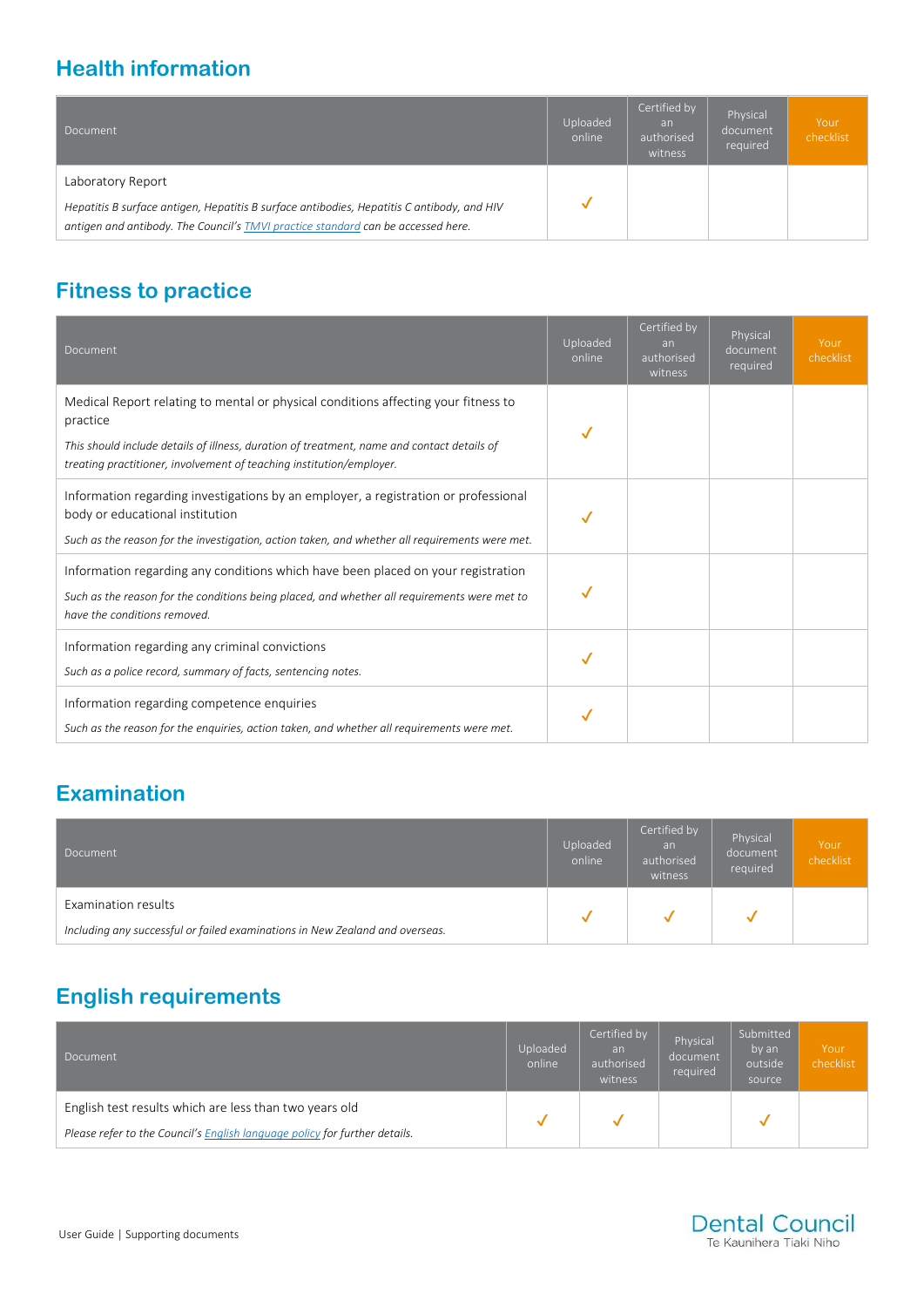# **Practice experience**

| Document                                                                                                                                                                                                                                                                                                                                                                                                                                                        | Uploaded<br>online | Certified by<br>an<br>authorised<br>witness | Physical<br>document<br>required | Your<br>checklist |
|-----------------------------------------------------------------------------------------------------------------------------------------------------------------------------------------------------------------------------------------------------------------------------------------------------------------------------------------------------------------------------------------------------------------------------------------------------------------|--------------------|---------------------------------------------|----------------------------------|-------------------|
| Curriculum Vitae                                                                                                                                                                                                                                                                                                                                                                                                                                                |                    |                                             |                                  |                   |
| This should contain your relevant work experience and current employment; and the extent of<br>your clinical experience.                                                                                                                                                                                                                                                                                                                                        | ✓                  |                                             |                                  |                   |
| If your qualification(s) submitted for individual assessment were obtained longer<br>than 12 months ago:                                                                                                                                                                                                                                                                                                                                                        |                    |                                             |                                  |                   |
| For general scopes of practice: Cases-requirements detailed here                                                                                                                                                                                                                                                                                                                                                                                                |                    |                                             |                                  |                   |
| If your qualification(s) submitted for individual assessment were obtained longer<br>than 12 months ago:                                                                                                                                                                                                                                                                                                                                                        |                    |                                             |                                  |                   |
| For dental specialists: Summary of cases treated over the last five years,<br>demonstrating the full range of treatment within your scope                                                                                                                                                                                                                                                                                                                       | ✓                  |                                             |                                  |                   |
| Including relevant patient details (while protecting the privacy of the patient), clinical<br>condition/diagnosis, treatment provided and the length of follow up/success.                                                                                                                                                                                                                                                                                      |                    |                                             |                                  |                   |
| If your qualification(s) submitted for individual assessment were obtained longer<br>than 12 months ago:                                                                                                                                                                                                                                                                                                                                                        |                    |                                             |                                  |                   |
| For dental specialists: At least five case examples demonstrating the full range of<br>treatment within your scope.                                                                                                                                                                                                                                                                                                                                             |                    |                                             |                                  |                   |
| This should contain (while protecting the privacy of the patient) the reason for the visit, history<br>of present complaint, medical history, dental history, patient attitude and expectation, full extra<br>and intra oral examination and charting, special test reports, problem list/diagnosis, treatment<br>plan and treatment provided and follow up details. It should be supplemented with relevant<br>radiographs, clinical photographs and charting. | ✓                  |                                             |                                  |                   |
| For additional scopes (adult care in dental therapy, implant overdentures for clinical dental<br>technology) at least eight cases are required.                                                                                                                                                                                                                                                                                                                 |                    |                                             |                                  |                   |
| Evidence of research activity                                                                                                                                                                                                                                                                                                                                                                                                                                   |                    |                                             |                                  |                   |
| This should include your thesis, and any publications completed since graduation.                                                                                                                                                                                                                                                                                                                                                                               |                    |                                             |                                  |                   |
| Continuing professional development log                                                                                                                                                                                                                                                                                                                                                                                                                         |                    |                                             |                                  |                   |
| This should include all courses you have completed over the past three years.                                                                                                                                                                                                                                                                                                                                                                                   |                    |                                             |                                  |                   |
| This CPD template can be used for presenting your activities if you do not already have an<br>existing logging system/file.                                                                                                                                                                                                                                                                                                                                     |                    |                                             |                                  |                   |
|                                                                                                                                                                                                                                                                                                                                                                                                                                                                 |                    |                                             |                                  |                   |

# **Current and past registrations**

| Document                                                                                                                                                                          | Uploaded<br>online | Certified by<br>an<br>authorised<br>witness | Physical<br>document<br>required | Submitted<br>by an<br>outside<br>source | Your<br>checklist |
|-----------------------------------------------------------------------------------------------------------------------------------------------------------------------------------|--------------------|---------------------------------------------|----------------------------------|-----------------------------------------|-------------------|
| Registration certificates/National/State practice license from the<br>Boards/Councils where you have held registration overseas                                                   |                    |                                             |                                  |                                         |                   |
| Certificates of good standing from the Boards/Councils where you have held<br>registration overseas<br>These must be the original document, and be no more than three months old. |                    |                                             |                                  |                                         |                   |